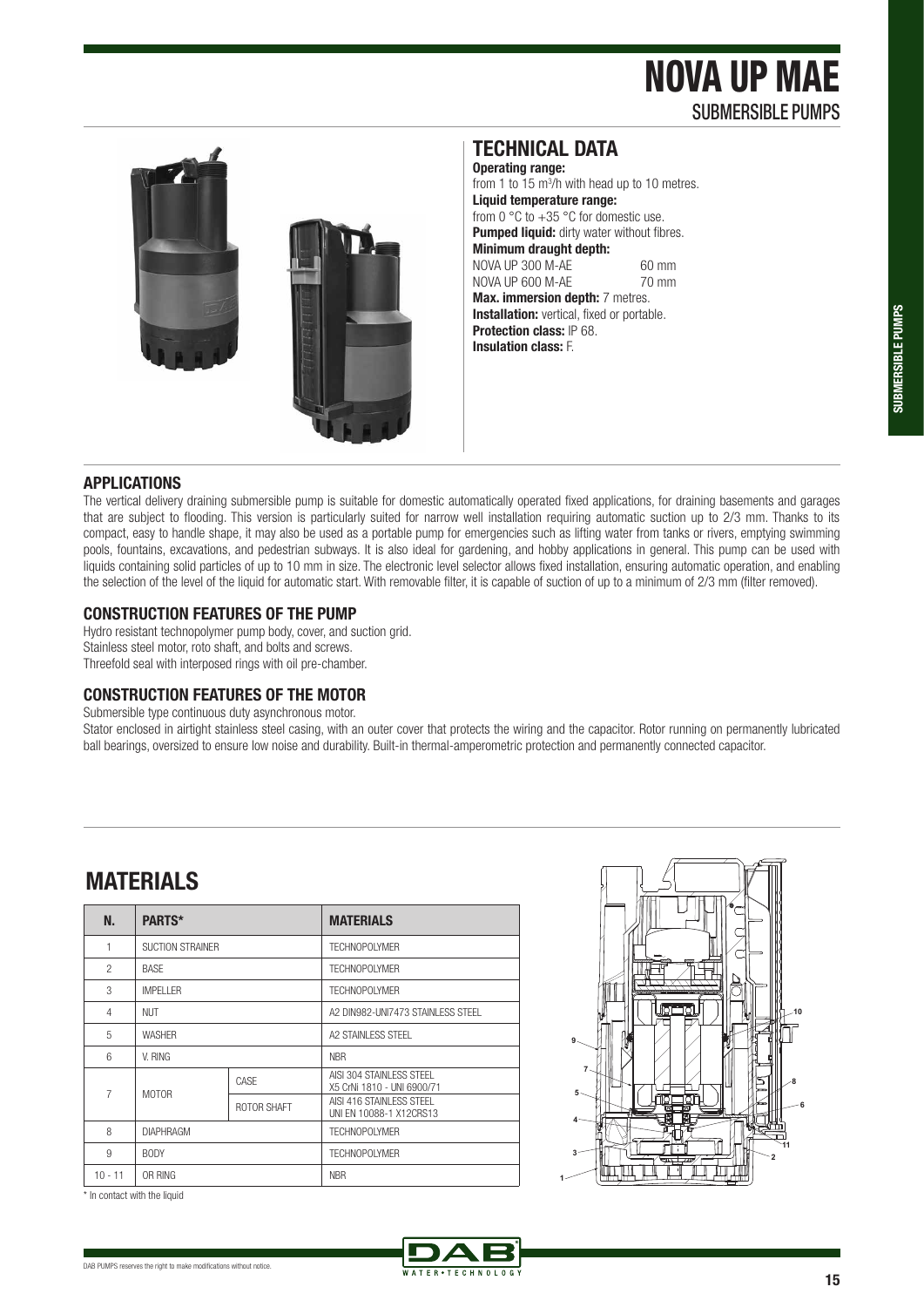### **PERFORMANCE RANGE**

The performance curves are based on kinematic viscosity values = 1 mm<sup>2</sup>/s and density equal to 1000 kg/m<sup>3</sup>. Curve tolerance according to ISO 9906.

#### **GRAPHIC SELECTION TABLE**



## **SELECTION TABLE - NOVA UP MAE**

| <b>MODEL</b>     | $Q = m^3/h$  |     |      |      |     | 4.5 |      |     |       | 7.5       |     | 10    | 12  | 13.5 | 15  |
|------------------|--------------|-----|------|------|-----|-----|------|-----|-------|-----------|-----|-------|-----|------|-----|
|                  | $Q=$ $l/min$ | 0   | 16.6 | 33.3 | 50  | 75  | 83.3 | 100 | 116.6 | 125       | 150 | 166.6 | 200 | 225  | 250 |
| NOVA UP 300 M-AE | (m)          | 7.6 | 6.9  | 6.25 | 5.6 | а   |      | 3.6 | 2.8   | りく<br>ں ک |     |       |     |      |     |
| NOVA UP 600 M-AE |              | 9.8 | 9.4  |      | 8.5 | - - | -    | 6.8 | 6.2   | 5.9       | 4.7 | 3.9   |     | 0.3  |     |